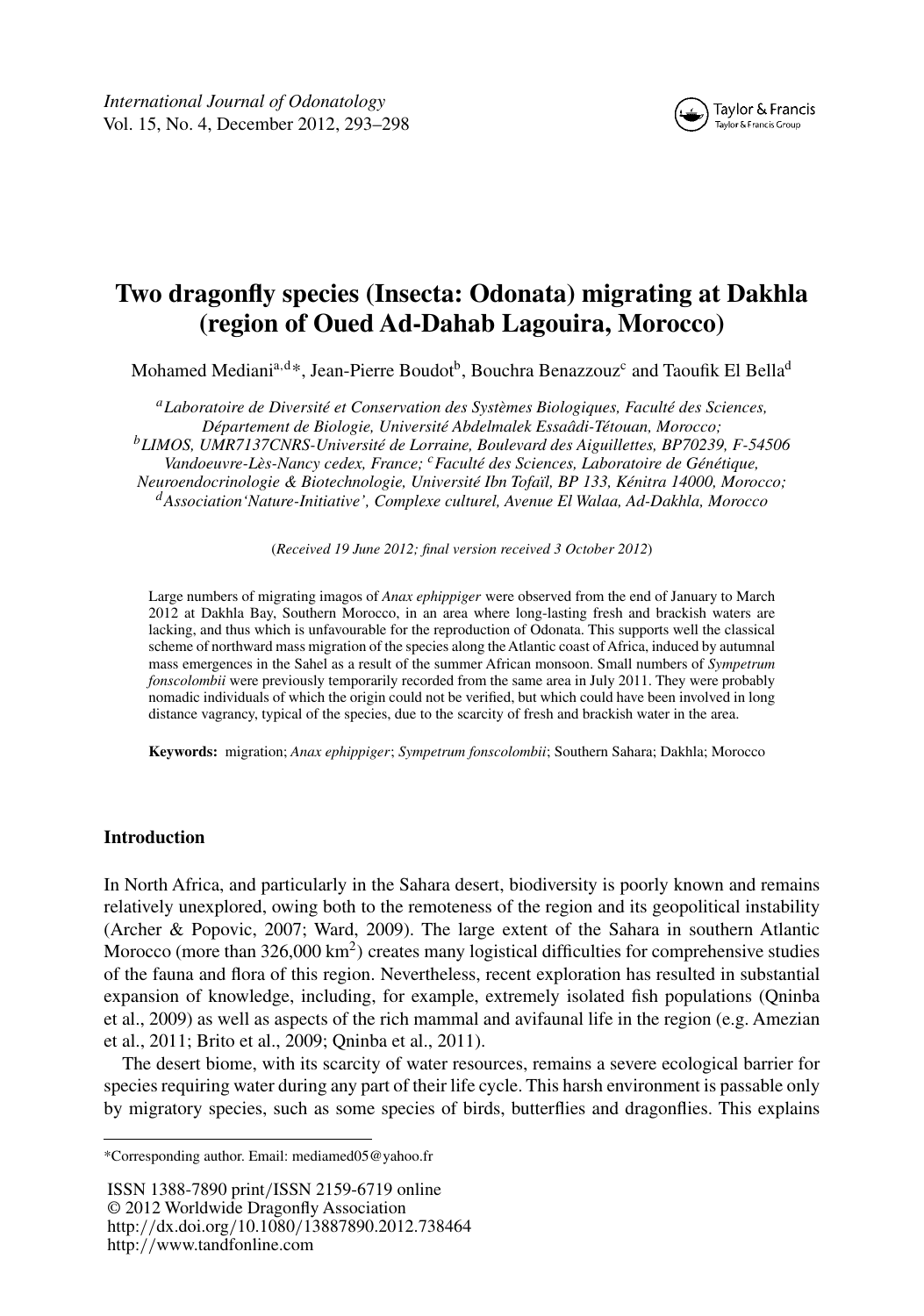why only two Odonata species are known from the Moroccan Atlantic Sahara, namely *Anax ephippiger* (Burmeister, 1839) and *Sympetrum fonscolombii* (Selys, 1840) (Boudot et al., 2009). In comparison, northern Morocco hosts a richer assemblage of dragonflies including to date 63 Odonata species (Boudot et al., 2009). Seven of the latter are North African endemics and 28 are listed in the 2010 IUCN North African Red List (Samraoui et al., 2010). The nearby Canary Islands host 14 species, including four migrants or sporadic vagrants (*A. ephippiger*, *S. fonscolombii*, *Platycnemis subdilatata* and *Ischnura senegalensis*) (Boudot et al., 2009; also see [http://www.flickr.com/photos/35142635@N05/4117856368/in/photostream/\)](http://www.flickr.com/photos/35142635@N05/4117856368/in/photostream/). To the south, Mauritania is also a rather species-poor country, with only 20 known species of dragonflies (Ferreira et al., 2011). Of these, six occur in the Adrar mountains in the north, including the migrants, *A. ephippiger* and *S. fonscolombii*, which are also widespread throughout the country (Ferreira et al., 2011).

Since works referring to Odonata in southern Morocco are rather rare and old, it is worthwhile to report and discuss some new observations in this area. These observations were made on the Atlantic coast of the Moroccan Sahara, in the Dakhla area, in the framework of field studies with the members of the *Association "Nature Initiative*". This region is the mouth of the dry fossil wadi Rio de Oro and has a mild climate, with temperatures not exceeding  $30\degree C$  during the summer, due to the storms of the August–September period. The minimum winter temperature is 16◦C to  $24^{\circ}$ C.

#### **Observations**

At Dakhla Bay, the first author observed large numbers of imagos of *A. ephippiger* from the end of January to March  $2012 (23°42'48''N, 15°56'36'W,$  decimal degrees WGS84), and some individuals of *S. fonscolombii* in July 2011 (23°38'15"N, 15°59'49"W) (Figure [1\)](#page-2-0).

*Anax ephippiger* was observed during the entire period (January–March) over an area of 50,000 ha after light rains which created small ponds that dried out after four weeks on average. The daily numbers of individuals were in the hundreds during January and then decreased over time. They were very active and flying in several directions throughout the day, as if they were feeding, and an individual was clearly seen to capture a fly in flight and then perch to chew it. A few individuals were observed egg-laying in the temporary ponds dominated by a grass-like vegetation edge, although we did not observe any mating pairs. We do not know whether members of these groups ultimately migrate only along the coast or depart in different directions. Recently though, a friend from *Association Nature Initiative* told us that he observed an Odonata species in the Aousserd region (Oued Jenaa: 22°40'52"N, 14°29'39"W), of which the description fitted *A. ephippiger* well, during the period of January 2012, but the number observed was very low. All specimens observed in Dakhla were mature and large; those observed during March were in general larger compared to those recorded in January and February.

The other species observed in the Dakhla Bay was *S. fonscolombii*, which was found on the littoral during a herpetological survey, during a comparatively dryer period (July 2011). Few specimens of this species (not exceeding five males in a very sunny day) were found at rest on the *Salicornia* vegetation in July 2011 in the close vicinity of the sea. They were present here for several weeks but were not seen after the end of July 2011.

### **Discussion**

*Anax ephippiger* (Vagrant Emperor) has a very wide geographical distribution in Africa and South Asia and occasionally reaches Central and Northern Europe (Burbach & Winterholler, 1997; Edelaar et al., 1996) and Central Asia (Borisov & Haritonov, 2008). It is an obligate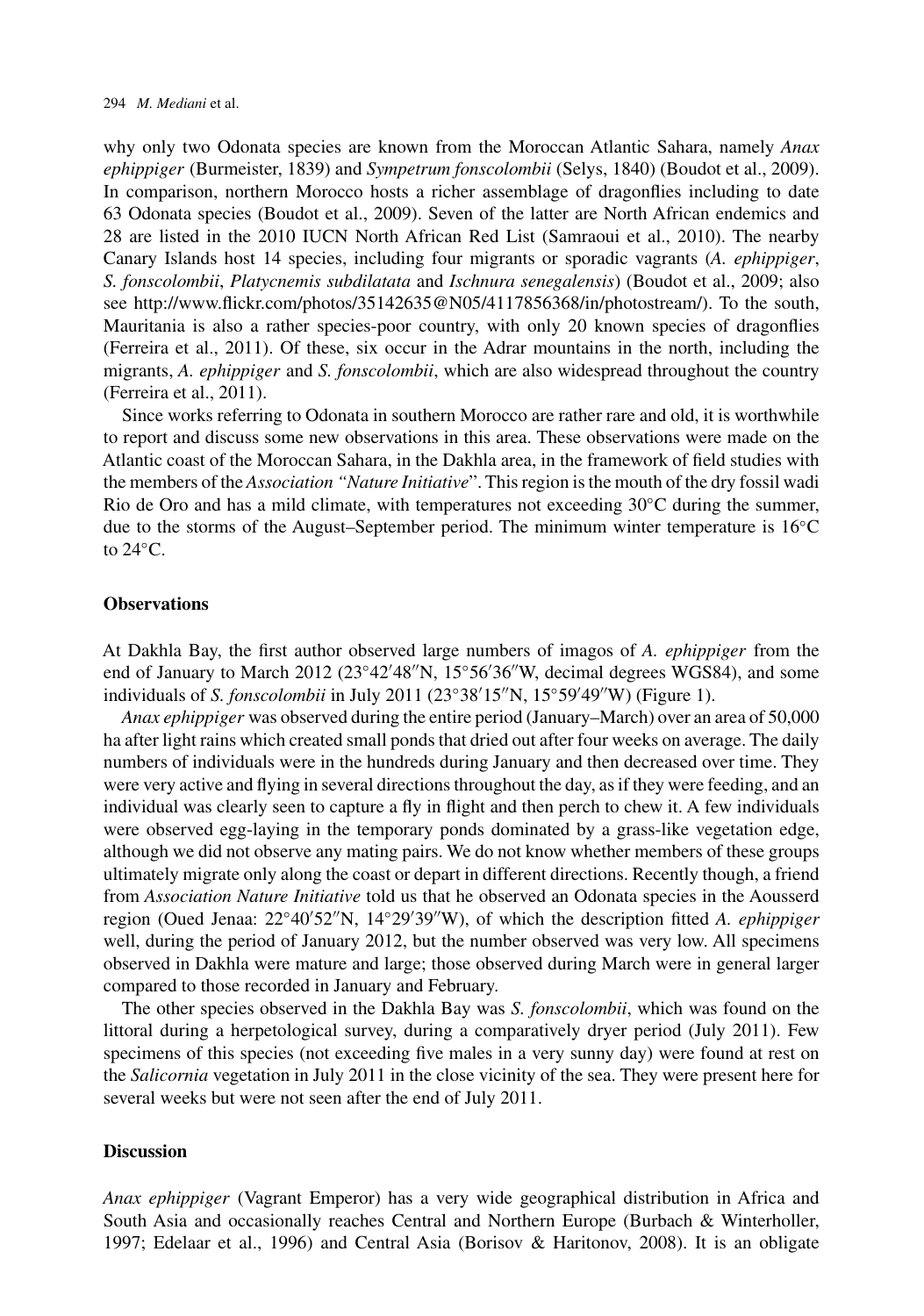<span id="page-2-0"></span>

*Two dragonfly species migrating at Dakhla* 295

Figure 1. Records of *A. ephippiger* and *S. fonscolombii* in the Moroccan Atlantic Sahara. Red dots = previous localities known for *A. ephippiger*; green dots = previous localities known for *S. fonscolombii* (see text for references); blue dot = new records for the two species at Dakhla Bay).

migrant, leaving its native habitats promptly after emergence, in the early post-teneral stage (Corbet, 1999), and its long distance migrations are well known, as it has been collected in the Faroe Islands (Parr, 2011), Iceland (Norling, 1967; Olafsson, 1975; Tuxen, 1976), the Lesser Antilles (Meurgey & Picard, 2011) and French Guiana, where it has now begun to reproduce (Duquef, 2012; Machet & Duquef, 2004). It crosses parts of the Indian Ocean as well (Anderson, 2009). Its short larval period of 70–120 days or less, depending on the temperature (Corbet, 1999; Sternberg & Buchwald, 2000), enables it to use ephemeral fresh and brackish pools in the deserts to complete successfully its full larval development. The species breeds regularly in southern Europe and temporarily so in central and western Europe (Sternberg & Buchwald, 2000), but there is little evidence that its larvae can overwinter in these regions. Due to its obligate nomadism, the European summer generation leaves Europe to an unknown destination before ovipositing (Boudot et al., 2009; Peters & Günther, 2000). Only the single record of a teneral female in the Coto Doñana National Park inAndalusia (Spain) on 27 March 1979 (Belle, 1984) refers obviously to a local larval winter development of the species. Other winter and early spring European records (e.g. 25 February, Ferreras Romero, 1982) are better explained as African invaders (Weihrauch & Weihrauch, 2003).

*Anax ephippiger* has been known for a long time from the Maghreb and the whole Sahara, where parts of the populations spend the winter in the central Sahara and at the foothills of the Atlas mountains, waiting for increased spring temperatures to cross the mountains and to migrate northward (Dumont, 1977, 1988; Dumont & Desmet, 1990). In addition, autumnal and winter migratory activity is perceptible along the whole Atlantic coast from Senegal to northern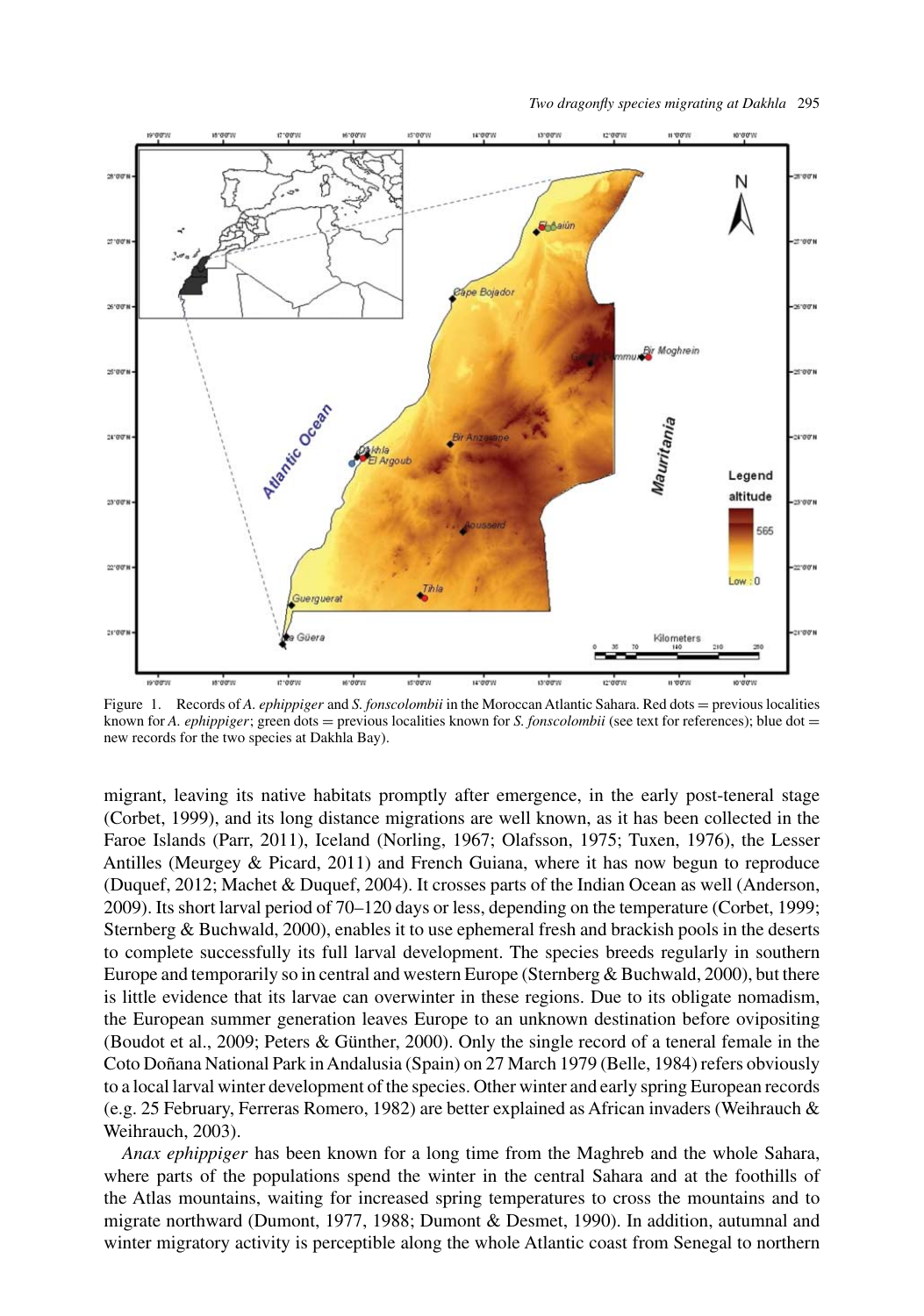Morocco, where the species breeds in December to give rise to a new generation in early spring (Dumont, 1978; Jacquemin & Boudot, 1999).A similar winter larval development is locally known on the northern fringe of the Sahara at the foothills of the Atlas range (Juillerat & Monnerat, 2009). All these populations migrate northward (Dumont, 1988) and are believed to result from mass emergences in the Sahel as a consequence of the summer African monsoon (Corbet, 1999; Dumont, 1988; Dumont & Desmet, 1990). In contrast, summer emergences observed in the north-eastern lowlands of the Moroccan Oriental region (Boudot & De Knijf, 2012) are likely to represent a second generation issued from the early spring migration waves which crossed the Atlas. To the east, *A. ephippiger* is also a well-known pan-Arabian immigrant, which reproduces in brackish reedy pools in the inland desert and in coastal marshes (Schneider, 1988; Waterston, 1984; Waterston & Pittaway, 1991). First yearly incoming waves numbering from small groups to huge clouds of hundreds of thousands of individuals (Schneider, 1988) are usually observed in January–February (Feulner, 2008). In addition to coasts, such huge mass-migrations are known also in inland Arabia (Schneider, 1988).

In the Dakhla area, large numbers of *A. ephippiger* have only been reported in the past by Mathew (1882), 24–29 December (1881 or before). In other places in the Atlantic Sahara, large numbers of hunting individuals of this species were reported from Tichla, 257 km SSE of Dakhla near the Mauritanian border (21°35′43″N, 14°59′8″W), in November 1987 (Jacquemin & Boudot, 1999) and throughout Mauritania, including theAtlantic coast (Dumont, 1978; Ferreira et al., 2011; [http://observado.org,](http://observado.org) consulted on June 2012). About 500 km north of Dakhla, *A. ephippiger* is known from the region of El Aaiùn (Dumont, 1976) (Figure [1\)](#page-2-0).

All these reports and our own records from Dakhla support perfectly the general picture in which, besides the large numbers of the species confined within the Sahara during the winter due to the Atlas range, a permanent migratory activity persists throughout the winter along the Atlantic coast of Africa due to its mild winter climate, eventually reaching the Iberian Peninsula.

The genus *Sympetrum* is represented in Morocco by five species (Boudot et al., 2009), among which *S. fonscolombii* is very common in the northern part of the country. This species has a widespread Afro-tropical, Indo-Malayan and European distribution. It is a permanent resident over most of Africa and surrounding islands, the Azores, south-western Asia (from Arabia to India) and the whole Mediterranean basin. Northward, migration has resulted in repeated records of the species from most of continental Europe and more sporadic ones in the British Isles (Nelson et al., 2003), CentralAsia (Borisov & Haritonov, 2008), Mongolia (Dumont, 2003) and even Japan (Ryo, 2004). This range emphasizes the nomadic behaviour of the species, which is able to disperse over long distances to colonize additional pools, either permanent or temporary, and it is often recorded far from its reproducing localities during vagrancy events (Corbet, 1999). On the Atlantic coast of the Sahara, *S. fonscolombii* has been recorded from only a few localities in the Guelmim and the El Aaiùn regions (Dumont, 1976) (Figure [1\)](#page-2-0), the lower Drâa area (Juillerat & Monnerat, 2009) and the Nouamghar–Iwik area in Mauritania (Ferreira et al., 2011; [http://observado.org,](http://observado.org) consulted on June 2012). Therefore our record from Dakhla Bay refers to a new coastal location. The rather short time span during which the individuals of interest were present at Dakhla Bay suggests that they were nomadic (vagrant or migrant), which is typical for this species. Given the general lack of potential reproductive places in the area, they most likely were part of a long-distance displacement whose precise origin cannot be identified.

#### **References**

Amezian, M., Radi, M., Ibn Tattou, M., Khayya, M.L., Samlali, M.L., & Qninba, A. (2011). Cricket Longtail breeding in southern Morocco. *Dutch Birding, 33*, 229–233.

Anderson, C.R. (2009). Do dragonflies migrate across the western Indian Ocean? *Journal of Tropical Ecology, 25*, 347–358. Archer, T., & Popovic, T. (2007). *The Trans-Saharan Counter-Terrorism Initiative. The US War on Terrorism in Northwest*

*Africa* (Report no. 16). Espoo, Finland: The Finnish Institute for Foreign Affairs.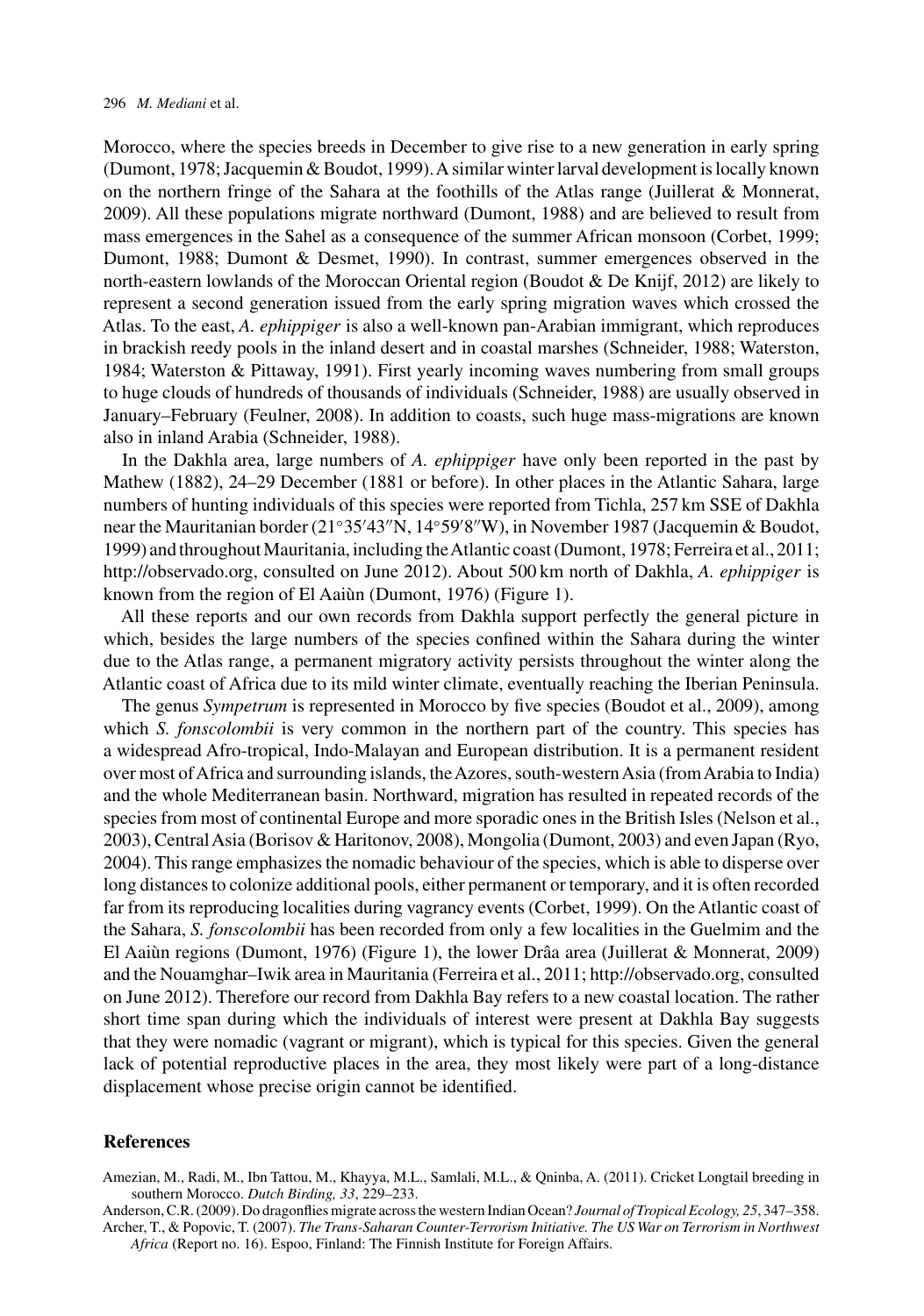- Belle, J. (1984). *Orthetrum trinacria* (Selys) new to the fauna of Spain, with records of three other afrotropical Odonata Anisoptera. *Entomologische Berichten, Amsterdam, 44*, 79–80.
- Borisov, S.N., & Haritonov, A.Y. (2008). The dragonflies (Odonata) of Middle Asia. Part 2. (Anisoptera). *Euroasian Entomological Journal, 7*(2), 97–123.
- Boudot, J.-P., & De Knijf, G. (2012). Nouvelles données sur les Odonates du Maroc oriental et méridional (Odonata). *Martinia, 28*(1/2), 1–28.
- Boudot, J.-P., Kalkman, V.J., Azpilicueta Amorín, M., Bogdanović, T., Cordero Rivera, T.A., Degabriele, G., Dommanget, J.-L., Ferreira, S., Garrigós, B., Jović, M., Kotarac, M., Lopau, W., Marinov, M., Mihoković, N., Riservato, E., Samraoui, B., & Schneider, W. (2009). Atlas of the Odonata of the Mediterranean and North Africa. *Libellula, Supplement 9*, 1–256.
- Brito, J.C., Acosta, A.L., Álvares, F., & Cuzin, F. (2009). Biogeography and conservation of taxa from remote regions: An application of ecological-niche based models and GIS to North-African Canids. *Biological Conservation, 142*, 3020–3029.
- Burbach, K., & Winterholler, M. (1997). Die Invasion von *Hemianax ephippiger* (Burmeister) in Mittel- und Nordeuropa 1995/1996 (Anisoptera: Aeshnidae). *Libellula, 16*, 33–59.
- Corbet, P.S. (1999). *Dragonflies. Behavior and ecology of Odonata.* Ithaca, NY: Cornell University Press, and Colchester, UK: Harley Books.
- Dumont, H.J. (1976). Odonata of South Morocco, Rio de Oro and Mauretania, with biogeographical notes. *Odonatologica, 5*, 107–117.
- Dumont, H.J. (1977). On migration of *Hemianax ephippiger* (Burmeister) and *Tramea basilaris* (P. de Beauvois) in West and North-West Africa in the winter 1975/76 (Anisoptera: Aeshnidae, Libellulidae). *Odonatologica, 6*, 13–17.
- Dumont, H.J. (1978). Additions à la faune des Odonates de Mauritanie. *Bulletin et Annales de la Société Royale Belge d'Entomologie, 114*, 29–34.
- Dumont, H.J. (1988). *Hemianax ephippiger* (Burmeister) in the northern Algerian Sahara in winter (Anisoptera: Aeshnidae). *Notulae Odonatologicae, 3*(2): 20–22.
- Dumont, H.J. (2003). Odonata from the Republic of Mongolia and from the Autonomous Region of Inner Mongolia. *International Journal of Odonatology, 6*, 127–146.
- Dumont, H.J., & Desmet, K. (1990). Transsahara and transmediterranean migratory activity of *Hemianax ephippiger* (Burmeister) in 1988 and 1989 (Anisoptera: Aeshnidae). *Odonatologica, 19*, 181–185.
- Duquef, M. (in press). Reproduction probable d'*Hemianax ephippiger* (Burmeister, 1839) en Guyane (Odonata, Anisoptera: Aeshnidae). *Martinia*.
- Edelaar, P., Dijkstra, K.-D.B., & Dingemanse, N.J. (1996). *Hemianax ephippiger*: A new dragonfly for The Netherlands (Odonata: Aeshnidae). *Entomologische Berichten, 56*, 192–195.
- Feulner, G. (2008). Emperor Dragonflies swarming. *Gazelle, 23*(2), 6.
- Ferreira, S., Boudot, J.-P., Tarroso, P., & Brito, J.C. (2011). Overview of Odonata known from Mauritania (West Africa). *Odonatologica, 40*, 277–285.
- Ferreras Romero, M. (1982). Odonatos de Sierra Morena Central (Córdoba):Aspectos Faunisticos.*Boletín de la Asociación Española de Entomología, 5*, 13–23.
- Jacquemin, G., & Boudot, J.-P. (1999). *Les Libellules (Odonates) du Maroc*. France: Société Française d'Odonatologie, Bois-D'Arcy.
- Juillerat, L., & Monnerat, C. (2009). Odonata in southern Morocco, with first records of *Orthetrum ransonnetii* and *Sympetrum sinaiticum* (Odonata : Libellulidae). *Libellula, 28*, 97–115.
- Machet, P., & Duquef, M. (2004). Un visiteur inattendu, et de taille !*... Hemianax ephippiger* (Burmeister, 1839) capturé à la Guyane française. *Martinia, 20*(3), 121–124.
- Mathew, G.F. (1882). Entomological note from Tenerife, St. Vincent & C. *The Entomologist's Monthly Magazine, 18*, 256–259.
- Meurgey, F., & Picard, L. (2011). *Les Libellules des Antilles françaises*. France: Biotope, Mèze, collection Parthénope.
- Nelson, B., Ronayne, C., & Thompson, R. (2003). Colonization and changing status of four odonata species, *Anax imperator*, *Anax parthenope*, *Aeshna mixta* and *Sympetrum fonscolombii*, in Ireland 2000-2002. *The Irish Naturalists' Journal, 27*(7), 266–272.
- Norling, U. (1967). *Hemianax ephippiger* (Burm.) found in Iceland (Odonata). *Opuscula Entomologica, 32*(1/2), 99–100.
- Olafsson, E. (1975). The dragonfly *Hemianax ephippiger* (Burm.) (Odonata), an unexpected guest in Iceland. *Náttúrufraédingurinn, 45*, 209–212.
- Parr, A.J. (2011). The Vagrant Emperor *Anax ephippiger* in Britain and Europe during early 2011. *Journal of the British Dragonfly Society, 27*(2), 80–87.
- Peters, G., & Günther, A. (2000). Frühjahrsbeobachtungen an *Anax ephippiger* auf Rhodos nebst Anmerkungen über den Invasionsraum der Art. *Libellula Supplement 3*, 49–61.
- Qninba, A., Ibn Tattou, M., Radi, M., El Idrissi Essougrati, A., Bensouiba, H., Ben Moussa, S., Ougga, T., Bouzrou, J., Azaguagh, I., Bensbai, J., & Khayya, M.L. (2009). Sebkhet Imlily, une zone humide originale dans le sud marocain. *Bulletin de l'Institut Scientifique, Rabat, Section Sciences de la Vie, 31*(1), 51–55.
- Qninba, M., Radi, M., Amezian, M., Ibn Tattou, M., Khayya, M.L., Samlali, M.L., Khalil, M.L., & Hammia, A. (2011). Nidifications automnales d'oiseaux sahariens dans la région d'Oued Ad-Dahab – Lagouira (Maroc méridional). *Go-South Bulletin, 8*, 21–34.
- Ryo, F. (2004). Record of the migrant species, *Sympetrum fonscolombii* in Koto-ku, Tokyo. *Tonbo, 47*(1–4), 46.
- Samraoui, B., Boudot, J.-P., Ferreira, S., Riservato, E., Jović, M., Kalkman, V.J., & Schneider, W. (2010). The status and distribution of Dragonflies (Odonata). In N. Garcia, A. Cuttelod & D. Abdul Malak (Eds.), *The status and distribution*